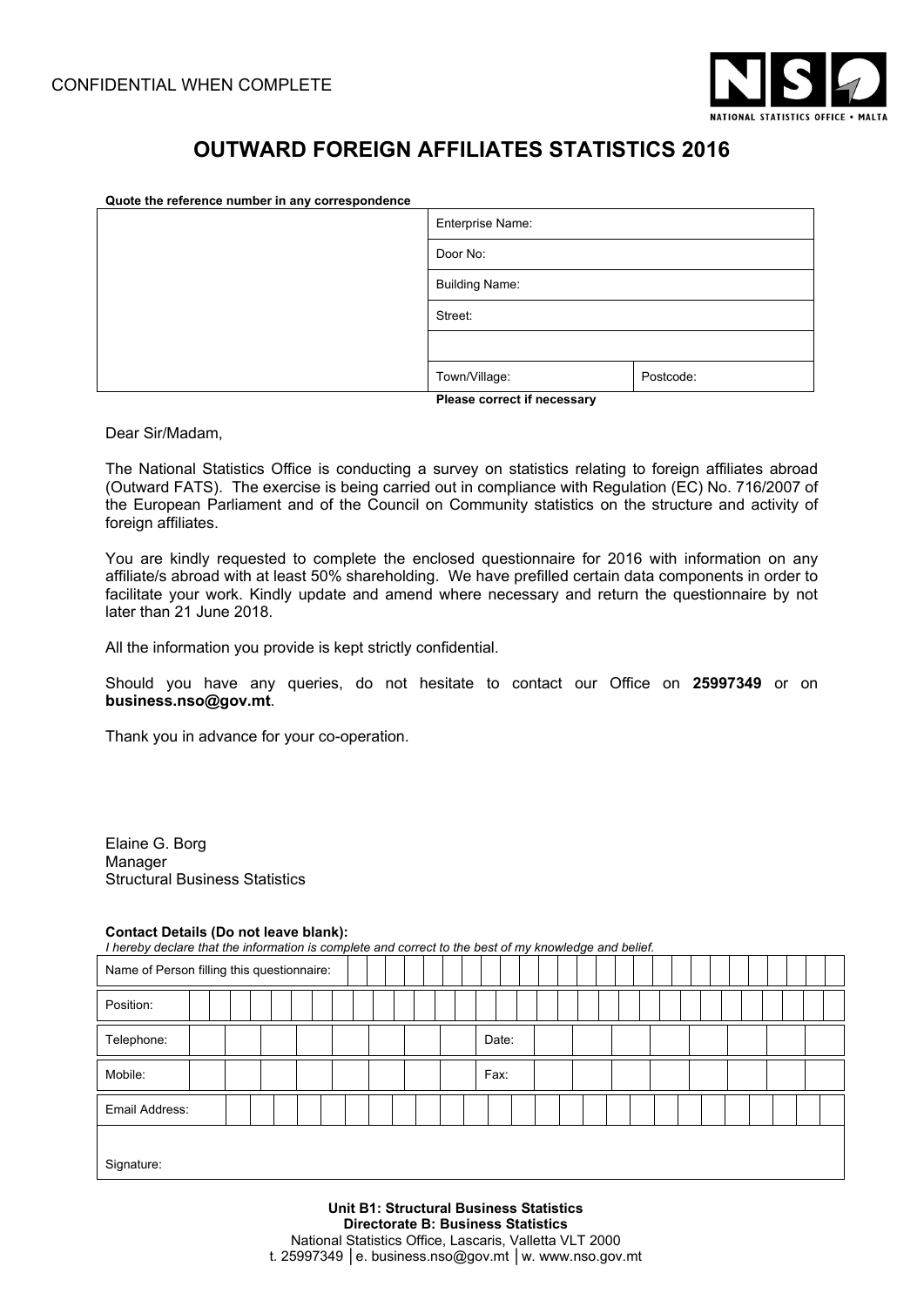#### **OUTWARD FOREIGN AFFILIATES STATISTICS 2016**

## **Section A**

1. Indicate the Ultimate Controlling Institution (UCI)? (Tick **ONE** box **ONLY**)

| A natural person | $\Box_1$ $\rightarrow$ Question 2 |
|------------------|-----------------------------------|
|                  |                                   |

A registered company  $\Box_2 \rightarrow$  Question 4

2. Where does the natural person reside? (Tick **ONE** box **ONLY**)

| Malta             | $\Box_1 \rightarrow$ Section B  |
|-------------------|---------------------------------|
| A foreign country | $\Box_2 \rightarrow$ Question 3 |

3. In which country does the natural person reside?



4. What is the name of the Ultimate parent?

 $\rightarrow$  Question 5

5. Which is the registered country of the Ultimate parent?

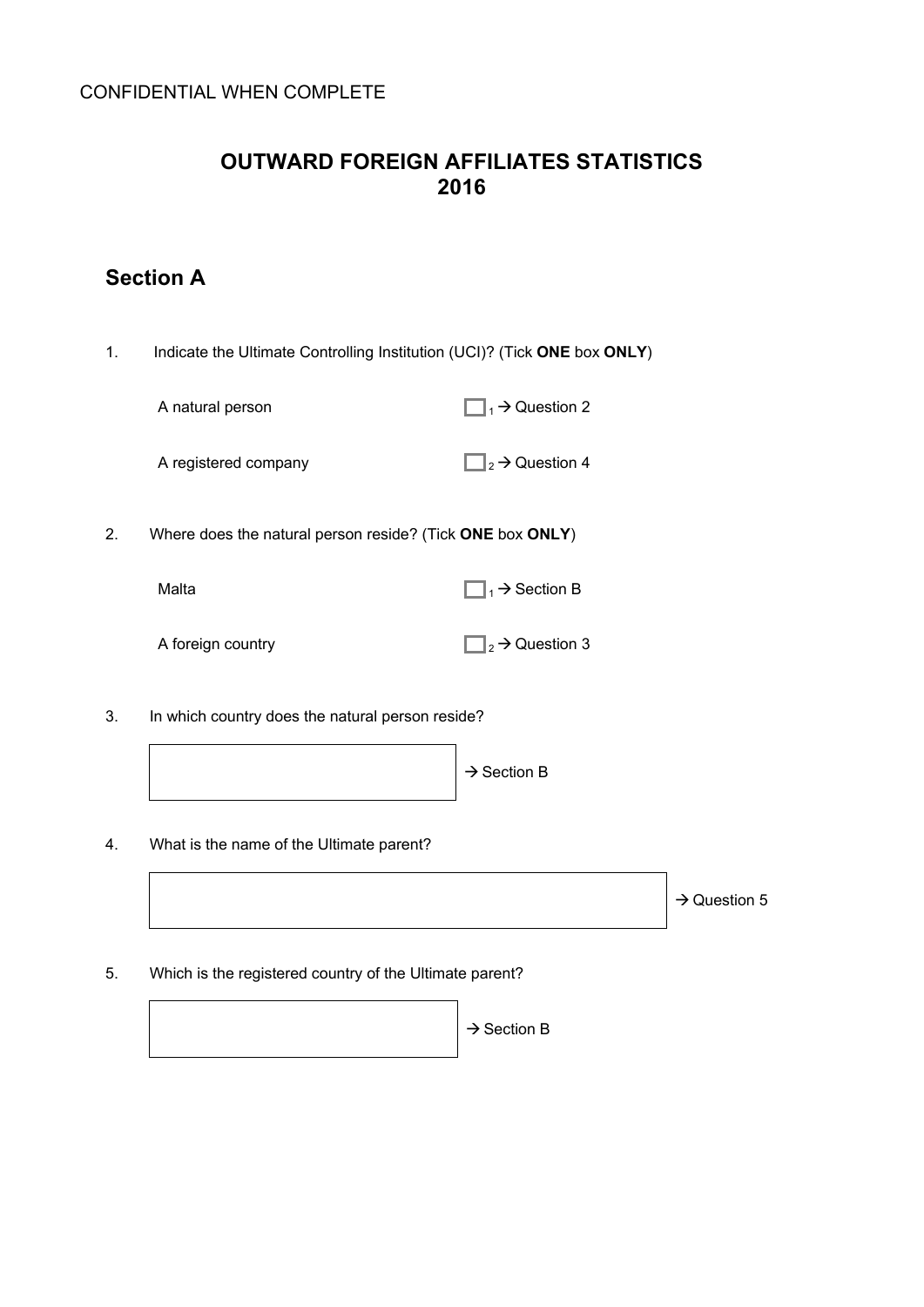### **Section B**

**Kindly fill in all the relevant variables in relation to the subsidiary/branch abroad for 2016.** 

| Subsidiary/<br><b>Branch</b> | Company<br><b>Registration</b><br>Number | <b>Subsidiary Name</b> | Country | Percentage<br>Holding<br>(%) | <b>Principal Activity of</b><br>Subsidiary/Branch | <b>Total Number of</b><br><b>Persons</b><br>Employed | <b>Total Turnover*</b><br>(EUR) |
|------------------------------|------------------------------------------|------------------------|---------|------------------------------|---------------------------------------------------|------------------------------------------------------|---------------------------------|
| 1.                           |                                          |                        |         |                              |                                                   |                                                      |                                 |
| 2.                           |                                          |                        |         |                              |                                                   |                                                      |                                 |
| 3.                           |                                          |                        |         |                              |                                                   |                                                      |                                 |
| 4.                           |                                          |                        |         |                              |                                                   |                                                      |                                 |
| 5.                           |                                          |                        |         |                              |                                                   |                                                      |                                 |
| 6.                           |                                          |                        |         |                              |                                                   |                                                      |                                 |
| 7.                           |                                          |                        |         |                              |                                                   |                                                      |                                 |

\* Net of VAT and similar Taxes directly linked to turnover